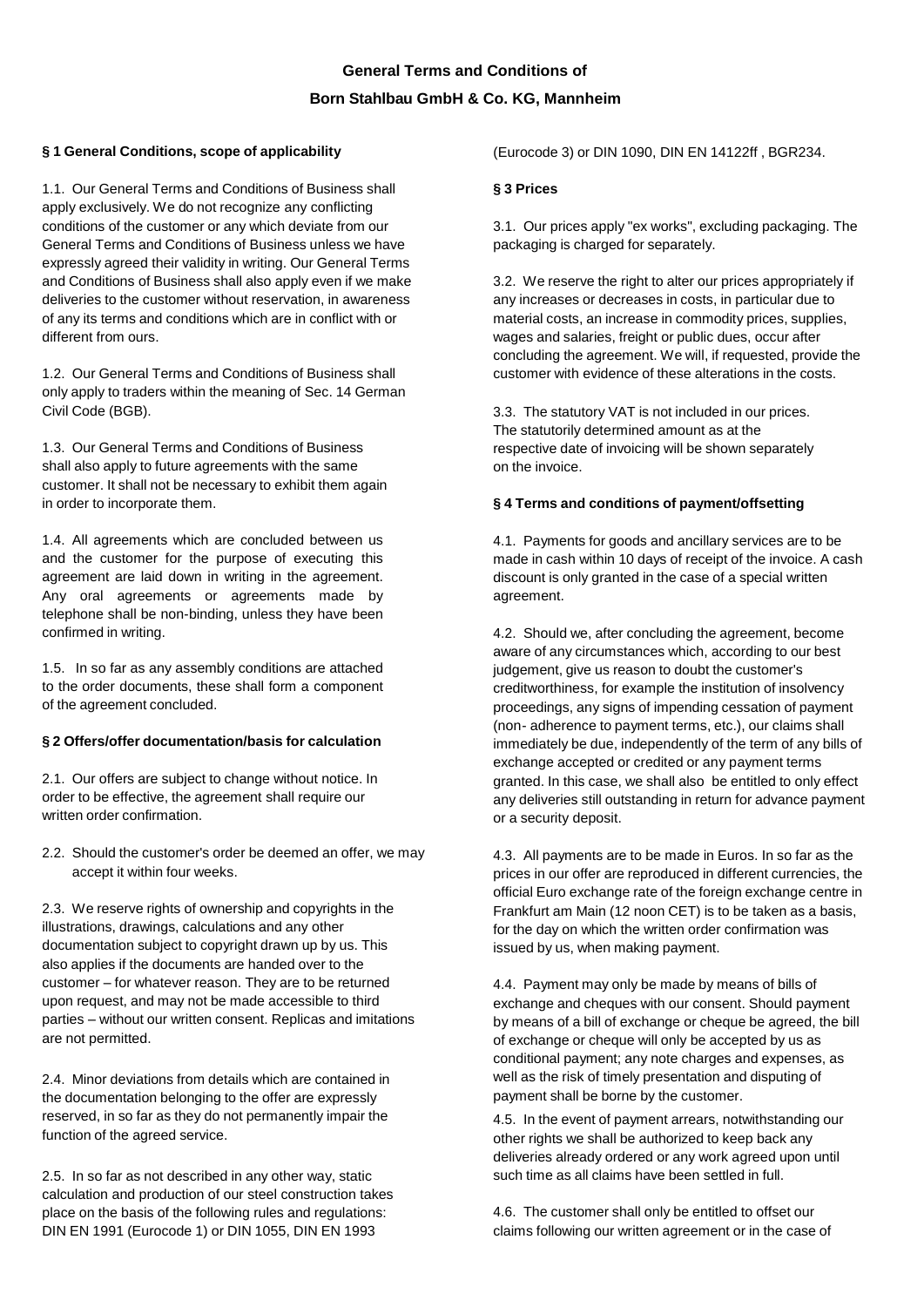claims which have been determined as being legally valid or undisputed. In addition, it shall only be authorized to exercise rights of retention in so far as its counterclaim is based on the same contractual relationship.

4.7. When agreeing partial deliveries, the customer is obliged, upon request, to make part payments in the amount corresponding to the value of the partial delivery in relation to the complete delivery.

## **§ 5 Delivery period/delay**

5.1. Should it be necessary, in order to carry out our service, to enlist the customer's co-operation, for example in obtaining official authorizations, and concerning the clearance of drawings, etc., the delivery deadlines specified by us shall only commence once the customer has fulfilled all the commitments and obligations incumbent upon it in proper form.

5.2. Should the customer fall into arrears with acceptance or should it violate the obligations to co- operate incumbent upon it, we shall be entitled to require compensation for the damage incurred to us to that extent, including any additional expenditure. Any special services necessary to that extent shall be charged to the time sheet. We reserve the right to assert any further claims. The customer shall be obliged to temporarily store any goods already delivered until such time as the complete service has been provided by us, at its own expense and risk, for the period of the default of acceptance and the violation of any existing obligations to co-operate.

5.3. Should delivery deadlines be given in the order documentation as approximate deadlines, we shall be entitled to exceed the dates specified by a maximum of two weeks. Should use be made of this right, we will notify it as early as possible. All the subsequent contractual deadlines shall be extended accordingly.

5.4. Acts of God shall entitle us to postpone delivery by the duration of the hindrance. Any legitimate industrial action, mobilization, war, blockade, prohibitions and restrictions on imports or exports, shortages of raw materials or energy, fire, traffic blocks, bad weather situations (e.g. during assembly) and any other circumstances which are not our fault shall be equivalent to Acts of God. In this respect, it is irrelevant whether they occur at our premises, those of one of our suppliers or those of another sub-contractor.

5.5. Should we, when making a delivery, provide evidence that, in spite of carefully selecting our

suppliers, and in spite of concluding the necessary contracts on reasonable conditions, we did not receive the delivery from our suppliers in good time, the delivery deadline shall be extended by the period of the delay which was caused by the goods not having been supplied by our suppliers in good time.

5.6. Should delivery become impossible due to events described in Clauses 5.4. and 5.5., or should the temporary hindrance in providing services take longer than four weeks as a result, we shall be entitled to withdraw from the contract. The customer may, after four weeks have expired, request from us a statement concerning whether we are withdrawing or whether we wish to deliver within a reasonable period of time. Should we not respond within a

reasonable period of time, the customer may, on its part, exercise the rights of withdrawal which it is statutorily entitled to exercise.

5.7. In regard to a delay in delivery which is due to willful or grossly negligent contractual infringement which is our fault, we shall be liable in accordance with the statutory provisions, in regard to which the compensation for damage in the event of grossly negligent contractual infringement shall be limited to the foreseeable damage typically occurring.

In regard to a delay in delivery which is due to culpable infringement of a significant contractual obligation, we shall be liable in accordance with the statutory provisions, in regard to which the compensation for damage shall be limited to the foreseeable damage typically occurring.

Any further liability for delay shall be excluded. Liability for injury to life, the body and the health shall not be affected thereby.

### **§ 6 Despatch, packaging**

6.1. In the event of despatch by us, in so far as no special agreement is stipulated in the order confirmation we shall be free to select the means of transport. Any additional expenses for a mode of shipment desired by the customer or expedited shipment shall be borne by the customer, and in fact also if we accept the freight charges.

6.2. In the event of rescission of the contract, in so far as the termination of the contractual relationship is its fault the customer shall be required to return the goods supplied by us to our place of business in Mannheim at its own expense and risk.

6.3. In so far as it does not wish us to take back the transportation and outer packaging used by us, the customer shall be obliged to return it to our place of business in Mannheim within the usual business hours. Transportation and outer packaging shall only be taken back by us if it is free of any impurities (substances which do not originate from the goods supplied) and sorted into the different types of packaging material. Should the customer not comply with this obligation, it shall be required to

bear the additional expenditure caused to us thereby.

### **§ 7 Delivery/collection and passing of risk**

7.1. Upon delivery of the goods, they will be unloaded from the vehicles by the customer.

7.2. In the event of the customer collecting the goods itself, only lorries or containers which permit sideways loading with fork-lift trucks may be loaded. Should several collection vehicles arrive simultaneously, they will be attended to one after the other.

7.3. Should the goods be delivered by us and assembled or erected by the customer, the risk shall pass to the customer upon the goods being supplied to the location stipulated in the order confirmation. This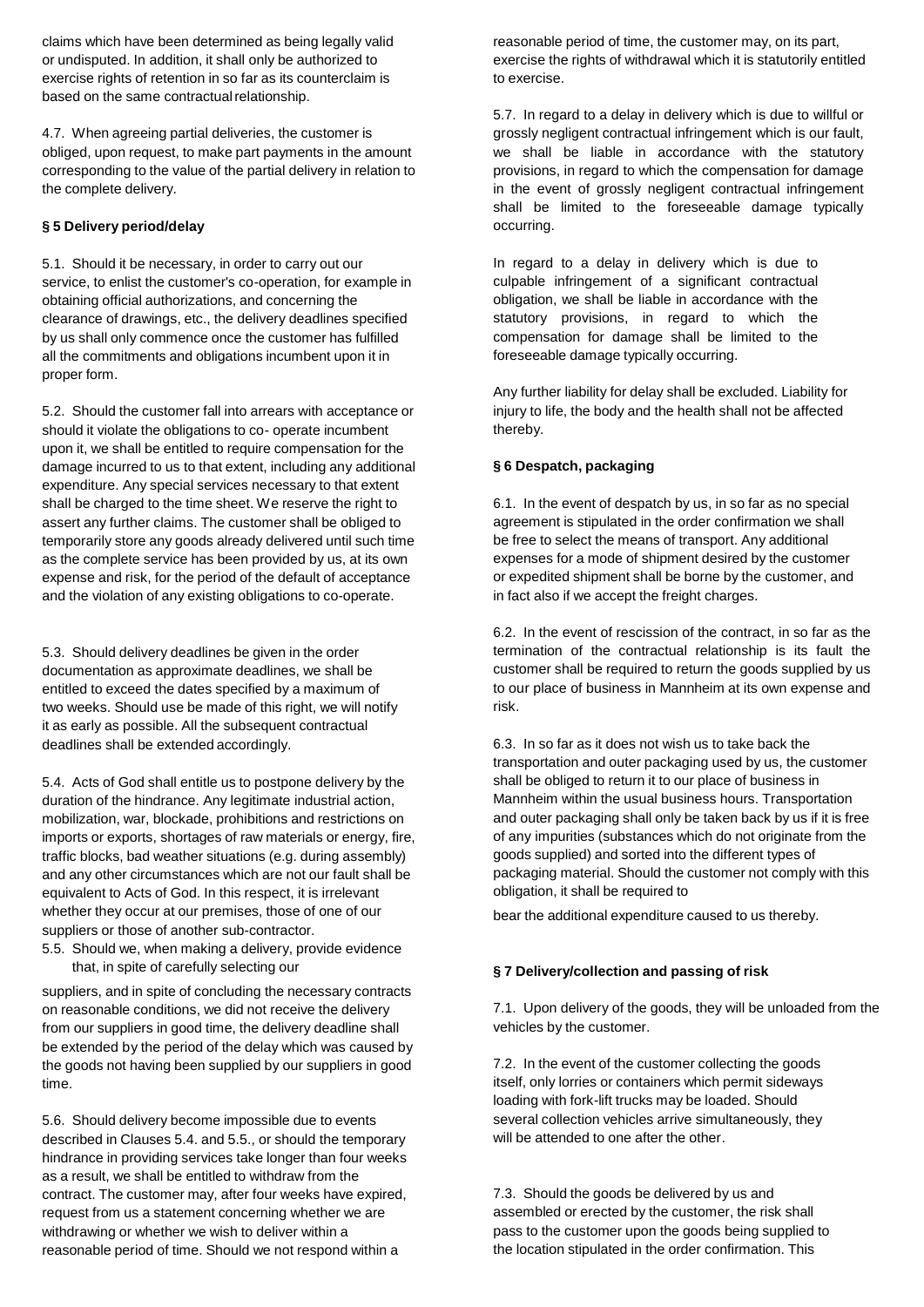shall also apply to partial deliveries.

7.4. Should delivery or dispatch of the goods be delayed for reasons which are the fault of the customer, the risk of destruction or deterioration, in particular the risk of the surface quality being impaired by long-term storage outdoors, shall pass to the customer upon receipt of the notification that they are ready for delivery or dispatch.

## **§ 8 Acceptance**

8.1. Acceptance shall be carried out in accordance with the statutory provisions (Secs. 640 et seq. German Civil Code (BGB)), supplemented by the provisions below.

8.2. Should the goods be assembled and erected by us, acceptance of the goods shall be carried out by us without delay in accordance with a corresponding notification of completion of the work.

8.3 The result of the acceptance is to be set down in writing and signed by both the customer (or its representative) and us (or our representative). Any reservations in regard to known defects, as well as any other objections by the customer, are to be incorporated into the report.

8.4. Should the customer have put the goods into use following erection and assembly of them, as well after receipt of the certificate of completion of the work, acceptance shall be deemed to have occurred following the expiry of 12 working days as from commencement of use, in so far as we make reference thereto and no significant defects have expressly been notified by the customer within the aforementioned period.

8.5. We reserve the right to claim a sum of money as a penalty if the customer or a person entitled to represent the customer is not present at the agreed appointment for acceptance. We may claim as apenalty 0.2% of the net order value per day of any delay substantiated by the latter, however a maximum of only 2% of the entire order value.

## **§ 9 Notice of defects**

9.1. Rights of the customer in regard to defects shall assume that the customer complies with its examination and notification obligations due pursuant to Sec. 377 German Commercial Code (HGB).

9.2. Upon despatch of the goods the customer shall be required, in addition, to itself notify any damage or objection or have it confirmed to the freight forwarder or freight carrier responsible without delay.

9.3. Any minor defects shall not entitle the customer to withhold payment.

### **§ 10 Claims in regard to defects**

10.1. Any warranties concerning the quality of the goods must inherently expressly be designated by us. In particular, references to DIN norms or any other technical norms shall not, without a special agreement, constitute a warranty for the quality of the item or the work.

10.2. Any details regarding load capacity shall only be valid in the event of assembly by us or assembly in accordance

with our instructions. Should the assembly be carried out by the customer and not be compliant with the instructions for assembly, we cannot take on any guarantee in regarding to the stipulated loads.

10.3. Should any goods supplied by us or any work produced by us be defective, the customer's claims shall initially be limited to subsequent fulfillment. The subsequent fulfillment shall be carried out, at our option, by eliminating the defect or by supplying a new item. Should the subsequent improvement fail, the customer may, at its option, reduce the remuneration for the work or, if the statutory prerequisites are present, if it is not construction works but an item, which is liable to a defect, withdraw from the contract.

10.4. Should the customer claim compensation for damage, - we shall be liable in accordance with the statutory provisions if the claims for compensation for damage are based on intent or gross negligence by us or our assistants;

- we shall be liable in accordance with the statutory provisions if we have culpably infringed a significant contractual obligation;

- in so far as we have not committed any deliberate contractual infringement, our liability shall be limited to the foreseeable damage typically occurring.

10.5. Liability due to culpable injury to life, the body and the health, as well as compulsory liability in accordance with the Product Liability Act, shall not be affected thereby.

10.6. The period of limitation for notification of defects shall be as follows:

- in so far as the service owed by us consists in the manufacture or provision of construction work or in the provision of an item which, according to its usual intended purpose, is used for construction work and which it has caused to be defective, five years;
- in all other cases, 12 months, in so far as the defects claimed by the customer are not based on intent or gross negligence and not on injury to life, the body or the health.

### **§ 11 Limitation of liability**

Should a claim for compensation for damage be made against us due to breach of duty which does not concern delay or a warranty,

- we shall be liable in accordance with the statutory provisions in so far as the claims for compensation for damage are based on intent or gross negligence by us or our assistants;
- we shall be liable in accordance with the statutory provisions if we have culpably infringed a significant contractual obligation;
- in so far as we have not committed any deliberate contractual infringement, our liability shall be limited to the foreseeable damage typically occurring.

Any further liability shall be excluded – without taking into consideration the legal nature of the claim asserted. Liability